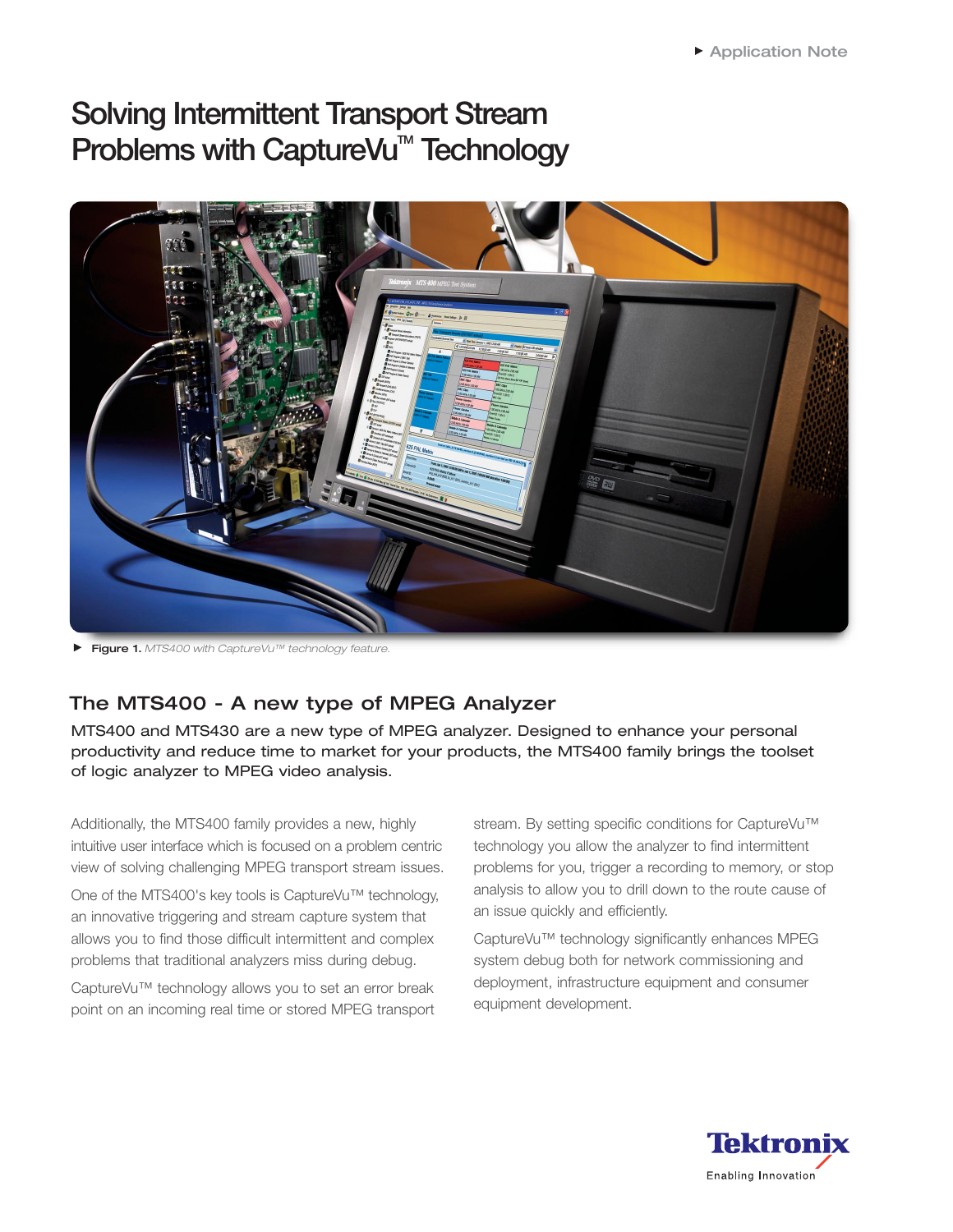### Solving Intermittent Transport Stream Problems with CaptureVu™ Technology

▶ Application Note



Figure 2. *Selecting a CaptureVu™ technology feature Breakpoint.*



Figure 3. *CaptureVu™ technology feature Breakpoint set on TR 101 290 2.3a PCR Repetition.*

### CaptureVu™ technology - An Overview

CaptureVu™ technology allows you to set, capture and analyze MPEG Transport Stream events during both deferred and real-time analysis. This includes real time CaptureVu™ technology analysis of live IP streams carrying MPEG data arriving at the analyzer's Ethernet port.

To use CaptureVu™ technology you set a break point trigger on any of the MPEG measurement parameters that the MTS400 can make. When a test flagged with CaptureVu™ technology executes and fails the analyzer stops at the transport packet containing the errored data.

In real time mode the analyzer stores a record of the 200 MByte of transport stream prior to the CaptureVu™ technology trigger point.

Trigger options for CaptureVu™ technology include:

- ETSI TR 101 290 1st, 2nd, 3rd priority tests
- Multiplex occupancy outside of user defined limits
- ▶ Tests including: SFN, ISDB, ATSC PSIP, and PCR OJ, FO, and DR.

Links to the test and the packet at the point at which the test failed are available in the CaptureVu™ technology Settings dialog box.

#### Setting Up CaptureVu<sup>™</sup> Technology

CaptureVu™ technology is activated when a test flagged with a CaptureVu™ technology breakpoint falls outside the parameters set for the test. Breakpoints can be set at any time. In real time mode CaptureVu™ technology will activate as soon as the flagged test fails.

You can set a CaptureVu™ technology breakpoint as follows: In either the Program or Tests view, locate and highlight the test required. From the right-click menu, select CaptureVu™ technology Breakpoint (Figure 2).

Note the addition of the CaptureVu™ technology icon beside the test entry (Figure 3).

The CaptureVu™ technology breakpoint is now set. You can set as many breakpoints as you require, tests being performed have their failure triggered via a logical OR of all results. When an error is next detected on any breakpoint test, analysis (real-time or deferred) will be stopped and the test identified.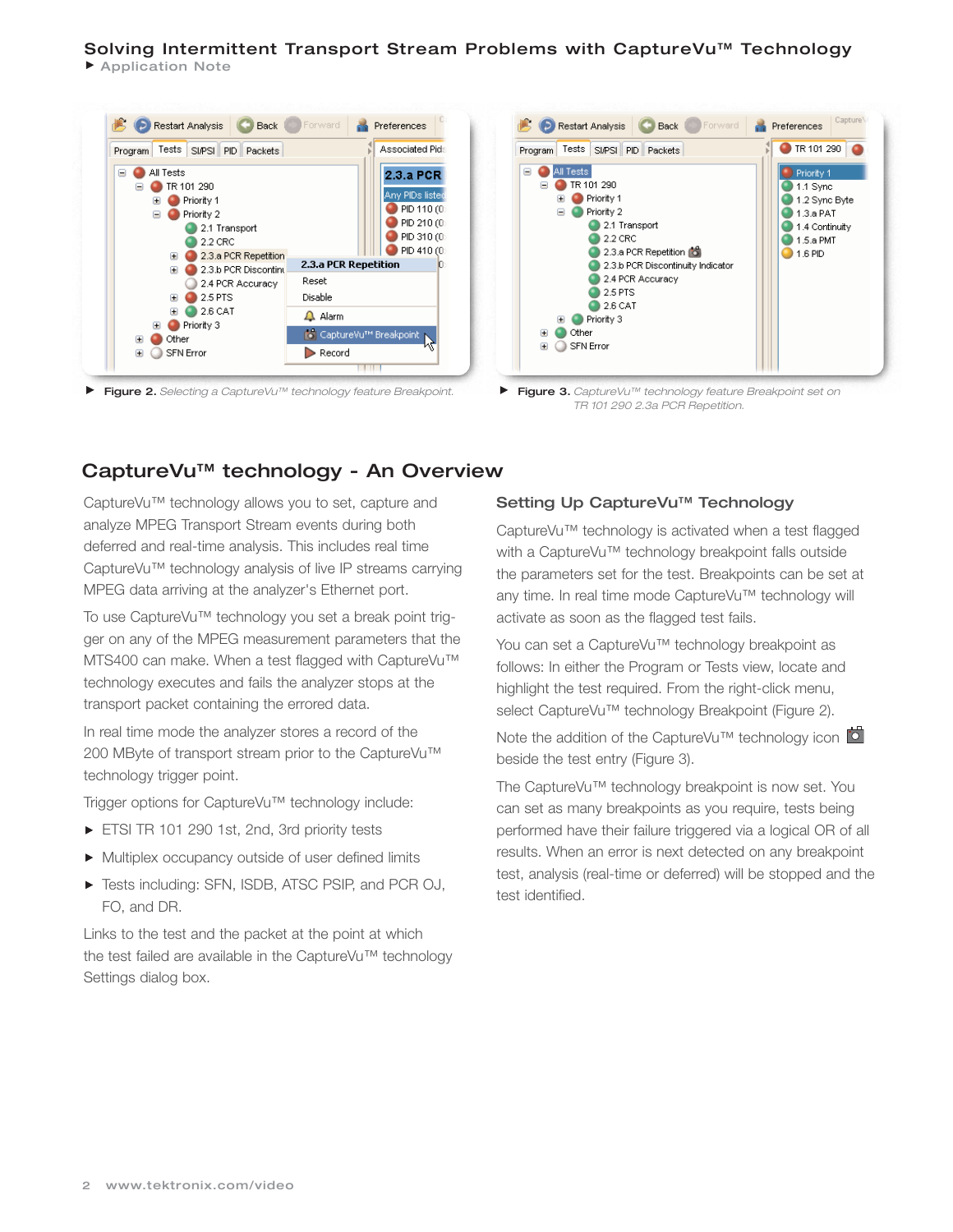#### Solving Intermittent Transport Stream Problems with CaptureVu™ Technology Application Note

| Real-time Analysis                                |                             |
|---------------------------------------------------|-----------------------------|
| State                                             |                             |
| Co Captured                                       | Capture<br>Restart Analysis |
| At packet 1247522                                 |                             |
| triggered by 2.3.a PCR Repetition                 |                             |
| Activate this dialog when CaptureVu™triggers<br>◡ | Close                       |

| <b>D</b> Restart Analysis <b>C</b> Back <b>Contract</b>                                                                                                                                                                                                                                                                   | Captura'Ad <sup>1</sup> a<br><b>A</b> Preferences                                                                                                                                                                                                                                                                      | Record <b>by @</b> Arm > Start <b>E</b> Stop                                                                                                                                                                                                                                                                                                                                                                                                                                                                                                                                                                                                                  |
|---------------------------------------------------------------------------------------------------------------------------------------------------------------------------------------------------------------------------------------------------------------------------------------------------------------------------|------------------------------------------------------------------------------------------------------------------------------------------------------------------------------------------------------------------------------------------------------------------------------------------------------------------------|---------------------------------------------------------------------------------------------------------------------------------------------------------------------------------------------------------------------------------------------------------------------------------------------------------------------------------------------------------------------------------------------------------------------------------------------------------------------------------------------------------------------------------------------------------------------------------------------------------------------------------------------------------------|
| Program Tests SIPSI PID Packets                                                                                                                                                                                                                                                                                           | TR 101 290 @ other STN Brior                                                                                                                                                                                                                                                                                           |                                                                                                                                                                                                                                                                                                                                                                                                                                                                                                                                                                                                                                                               |
| <b>B</b> All Tests<br>B ● TR 101 290<br><b>B</b> Priority 1<br>$\equiv$ <b>O</b> Priority 2<br>2.1 Transport<br>2.2 CRC<br>B @ 2.3.a PCR Repettion (M)<br>R @ 2.3.b PCR Discontinuity Indicator<br>2.4 PCR Accuracy<br># @ 25 PTS<br><b>B</b> 25 CAT<br><b>B</b> Priority 3<br><b>E</b> @ Other<br><b>EL CI SEN Error</b> | <sup>*</sup> Priority 1<br>1.1 Sync<br>1.2 Sync Byte<br>$01.3 \text{ a PAT}$<br>1.4 Continuity<br><b>O</b> 1.5 a PMT<br>0.15B<br>State<br>$\Delta$ W<br>Event Log                                                                                                                                                      | Priority 2<br>Priorty 3<br>2.1 Transport<br>3.1 a NT Actual<br>$22$ CRC<br>3.1b NT Other<br><b>IS 32 Si Repetition</b><br>23.a PCR Repetition<br>2.3.b PCR Discordinuty Indicator<br>3.4.a Unref PID<br>24 PCR Accuracy<br>35 a SDT Actual<br>25 PTS<br>3.5b SDT Other<br>$26$ CAT<br>3 S & BT Actual<br>36bBT Other<br>CaptureVu <sup>n</sup> Status<br>Real-time Analysis<br><b>ISB</b> Coopera-<br><b>ISI</b> Captured<br>Restart Analysis<br>At packet 1247522<br>triggered by 2.3.a PCR Repetition<br>Activate this dislog when CaptureVu <sup>na</sup> triggers<br>Close                                                                                |
|                                                                                                                                                                                                                                                                                                                           |                                                                                                                                                                                                                                                                                                                        | Transport Stream: Id 1, Network Name: ADHERENT NETWORK                                                                                                                                                                                                                                                                                                                                                                                                                                                                                                                                                                                                        |
|                                                                                                                                                                                                                                                                                                                           | Status:<br>Date<br>Time                                                                                                                                                                                                                                                                                                | Packet<br>Descriction                                                                                                                                                                                                                                                                                                                                                                                                                                                                                                                                                                                                                                         |
|                                                                                                                                                                                                                                                                                                                           | 23.565.2005<br>۵<br>23-Feb-2005 09:35:25:340 1247522<br>۵<br>٥<br>23-Feb-2005 09:35:25.339 1247490<br>23-Feb-2005 09:35:25.339 1247489<br>0<br>23-Feb-2005 09:35:25:338 1247446<br>۵<br>٥<br>23-Feb-2005 09:35:25:338 1247445<br>23-Feb-2005 09:35:25:337 1247380<br>۰<br>23-Feb-2005<br>۰<br>23 Feb 2005<br>$\langle$ | DR3525340 1247522<br>TR 101 290 error 2.3 b (PCR discontinuity indicator error); pid 110 start<br>TR 101 290 error 2.3 a (PCR repettion error); pid 110 start<br>TR 101 290 error 1.4 (Continuity count error) : pid 530<br>TR 101 290 error 1.4 (Continuity_count_error) : pid 420<br>TR 101 290 error 1.4 (Continuity_count_error) : pid 520<br>TR 101 290 error 1.4 (Continuity_count_error) : pid 130<br>TR 101 290 error 1.4 (Continuity_count_error) : pid 110<br>09 35 25 337 1247 377<br>TR 101 290 error 1.4 (Continuity_count_error) : pid 210<br>09:35:25:337 1247:375<br>TR 101 290 error 1.4 (Continuity count error) : pid 310<br>$\rightarrow$ |

Figure 4. *CaptureVu™ technology Breakpoint activation dialog.* Figure 5. *CaptureVu™ technology feature Breakpoint - test view.*

#### CaptureVu™ Technology Analysis

The CaptureVu™ technology breakpoint will operate during real-time and deferred analysis. The CaptureVu™ technology Settings dialog box is displayed as soon as a breakpoint is activated (Figure 4).

In real time CaptureVu™ technology the displayed dialog box contains the following fields:

- $\blacktriangleright$  This dialog box displays the transport packet in which the test has failed
- $\triangleright$  This dialog box displays the test at which the test has failed

Clicking either the "triggered by" or the "At packet" link will open the related view (Tests or Packets) and highlight the relevant test or packet (Figure 5).

When enabled, the CaptureVu™ technology setting dialog box is opened automatically when a breakpoint occurs. The CaptureVu™ technology Settings dialog box can also be viewed at any time by selecting the CaptureVu™ technology Settings button on the tool bar.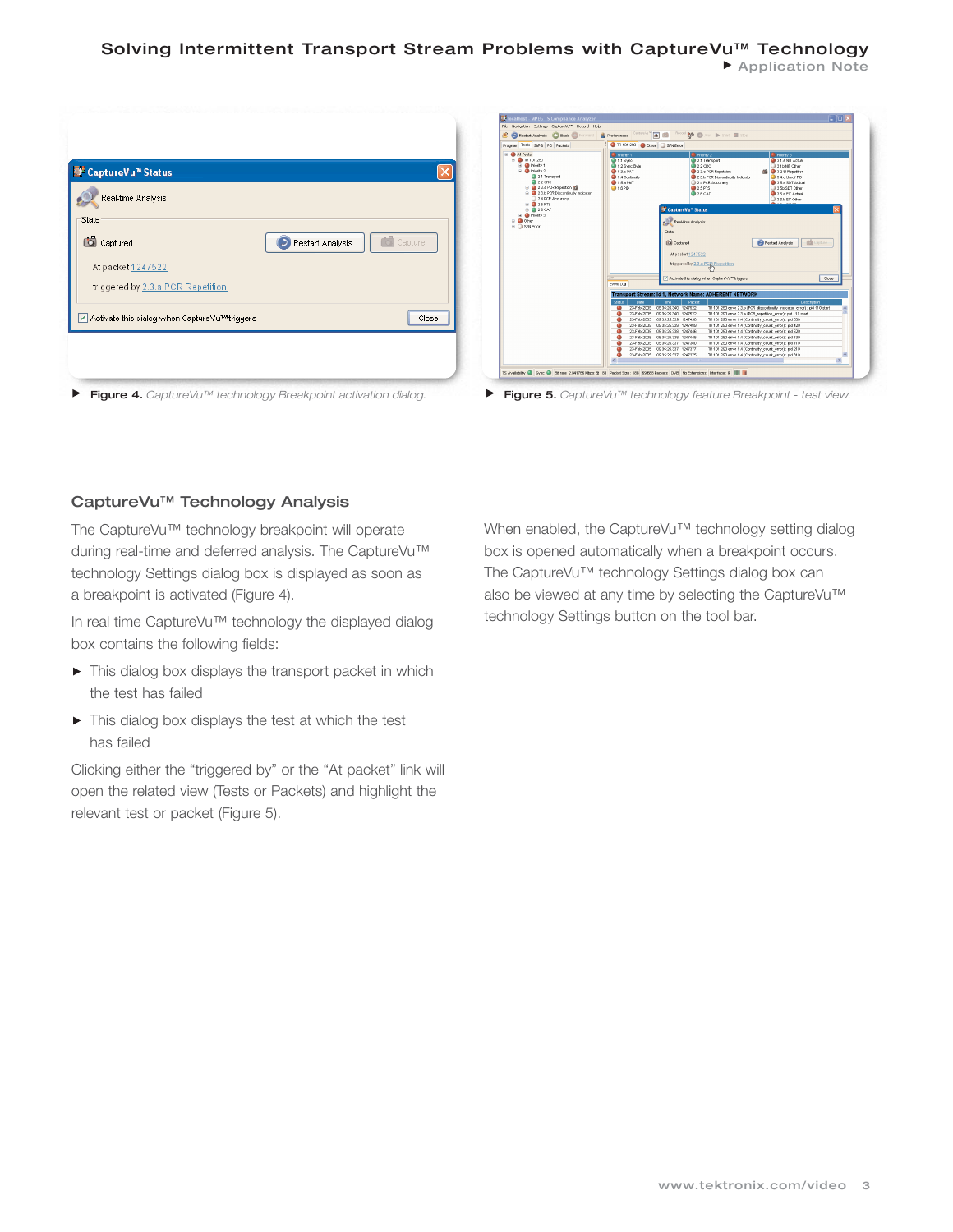### Solving Intermittent Transport Stream Problems with CaptureVu™ Technology

▶ Application Note



### How CaptureVu™ Technology solves your stream problems

The following example shows how to use CaptureVu™ technology to solve real world problems with a pre captured complex transport stream, and how to drill down to get graphical confirmation of the transport stream error.

To do this we set a CaptureVu™ technology break point on a TR 101 290 error defined by the DVB Measurement Guidelines for a Service Description Table Actual error (SDT Actual). This test defined in TR 101 290 as test 3.5a checks that the SDT information which describes the services contained in a particular Transport Stream is transmitted at least every 2 seconds on PID 0x0011.

The following shows how to trap a suspected infringement of SDT repetition rate which could cause a set top box operational issues.

Firstly clicking on the Test tab of the analyzer produces a list of all tests undertaken, clicking on TR 101 290 takes you down a layer to the explicit priority 1, 2 and 3 test, with SDT actual residing under priority 3 test (Figure 6).

By right clicking on the test 3.5a SDT Actual, a dialog appears which allows you to select CaptureVu™ technology by clicking on the **C** CaptureVu™ technology icon (Figure 7).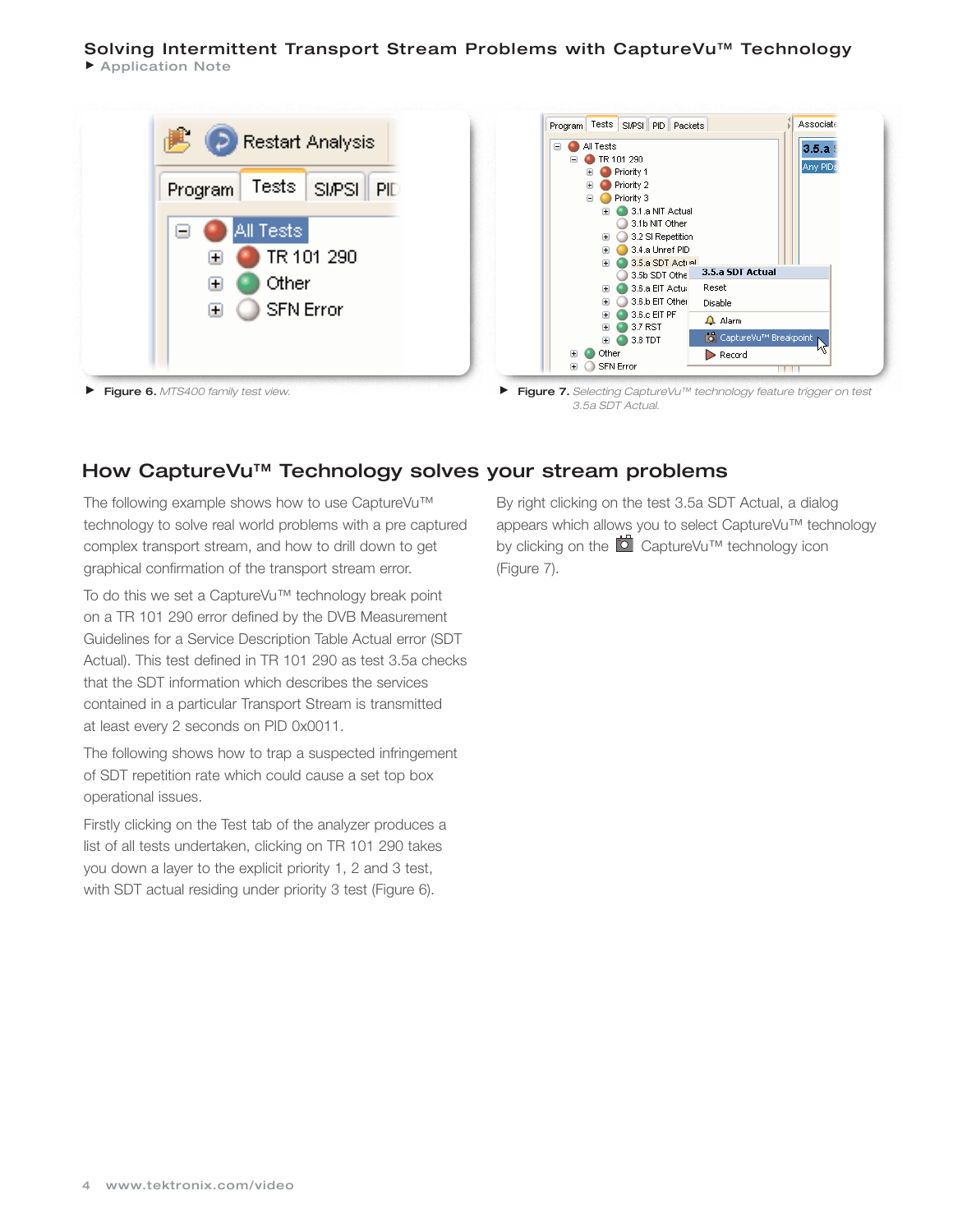#### Solving Intermittent Transport Stream Problems with CaptureVu<sup>™</sup> Technology Application Note

| All Tests<br>Θ<br>TR 101 290<br>Priority 1<br>Priority 2<br>Œ<br>Priority 3<br>⊟<br>3.1.a NIT Actual<br>H<br>3.1b NIT Other<br>3.2 SI Repetition<br>Œ | Capture Vu <sup>m/</sup><br>60<br><b>Back Forward</b><br><b>Preferences</b><br>Restart Analysis<br>ogram   Tests   SI/PSI   Restarts analysis of the open file or real-time stream using all of the current settings |
|-------------------------------------------------------------------------------------------------------------------------------------------------------|----------------------------------------------------------------------------------------------------------------------------------------------------------------------------------------------------------------------|
| 3.4.a Unref PID<br>圃                                                                                                                                  |                                                                                                                                                                                                                      |
| 3.5.a SDT Actual <b>6</b><br>田                                                                                                                        |                                                                                                                                                                                                                      |
| M<br>3.5b SDT Other                                                                                                                                   |                                                                                                                                                                                                                      |
| 3.6.a EIT Actual<br>圃                                                                                                                                 |                                                                                                                                                                                                                      |

When selected, the **C** CaptureVu™ technology icon appears against the selected test (Figure 8).

| references                                             | Capture Vu <sup>m4</sup>        | 画                                              | Record <b>ye</b> Arm Start Stop |         |         |  |  |  |
|--------------------------------------------------------|---------------------------------|------------------------------------------------|---------------------------------|---------|---------|--|--|--|
| Summary                                                | <b>MPE Sessions</b>             |                                                |                                 |         |         |  |  |  |
| Transport Stream: Id 1, Network Name: ADHERENT NETWORK |                                 |                                                |                                 |         |         |  |  |  |
|                                                        | Name                            | Number                                         | Current bit rate                | Current | %       |  |  |  |
|                                                        | ● CaptureVu <sup>™</sup> Status |                                                |                                 |         |         |  |  |  |
| $\frac{1}{2}$                                          | Real-time Analysis              |                                                |                                 |         |         |  |  |  |
|                                                        | State                           |                                                |                                 |         |         |  |  |  |
|                                                        | Captured                        |                                                | Restart Analysis                |         | Capture |  |  |  |
|                                                        | At packet 107373                |                                                |                                 |         |         |  |  |  |
|                                                        |                                 | triggered by 3.5.a SDT Actual                  |                                 |         |         |  |  |  |
|                                                        |                                 | √ Activate this dialog when CaptureVu™triggers |                                 |         | Close   |  |  |  |
|                                                        |                                 |                                                |                                 |         |         |  |  |  |
|                                                        |                                 |                                                |                                 |         |         |  |  |  |

Figure 10. *Real-time CaptureVu™ technology feature of 3.5a test SDT Actual.*

The analysis can now be restarted to find the next occurrence of a SDT Actual timing infringement (Figure 9).

When the analyzer detects the next SDT Actual error condition is pauses analysis and captures the fault showing the fault and packet number where it occurred (Figure 10).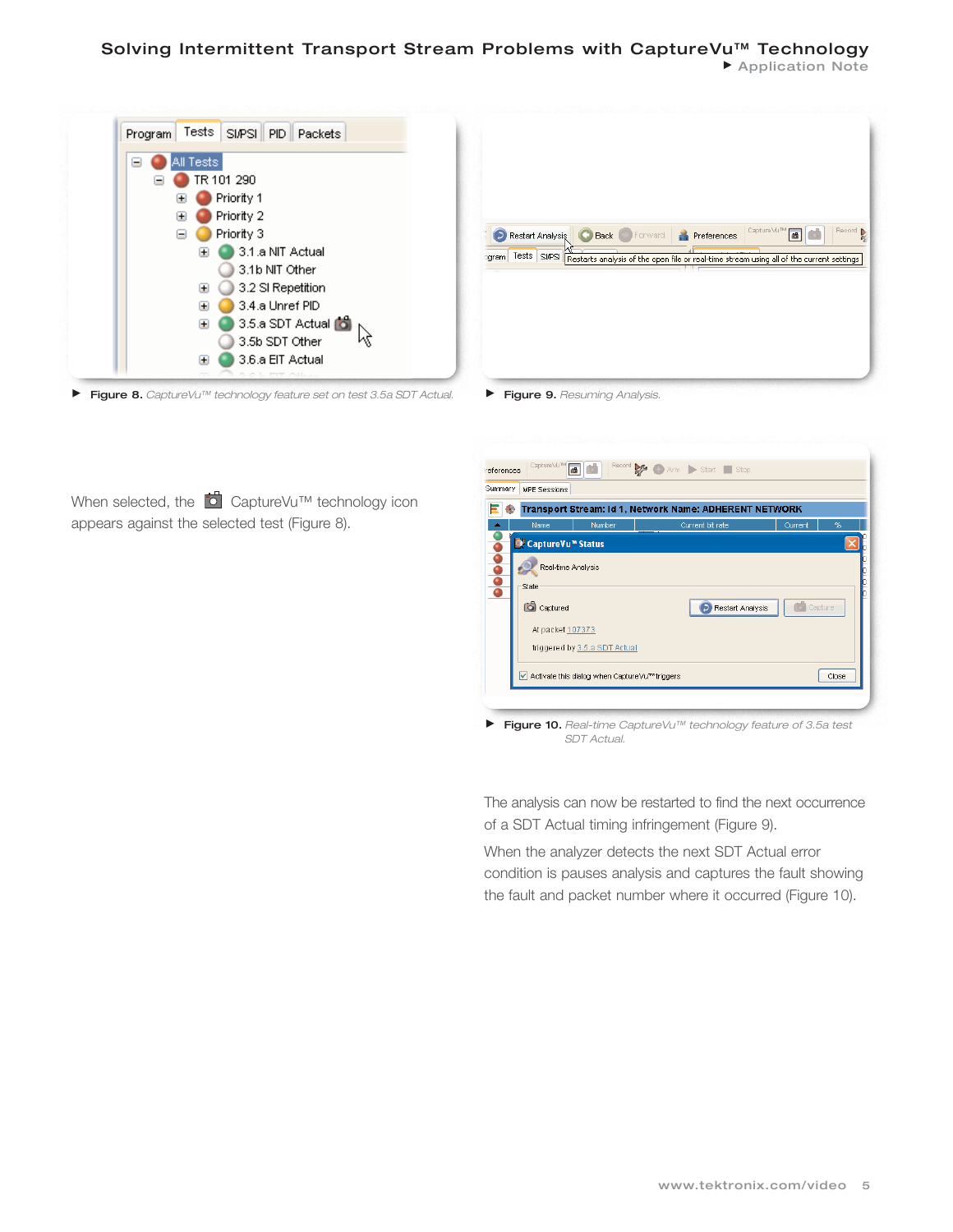### Solving Intermittent Transport Stream Problems with CaptureVu<sup>™</sup> Technology

Application Note





Clicking on the SI/PSI Tab (Figure 12) of the analyzer allows the SDT Actual timing graphs to be displayed showing the timing infringement where the table repetition rate has exceded the 2,000mS limit (Figure 13).

Clicking on the Restart Analysis button will allow the next SDT Actual error to be quickly found, quantified and logged.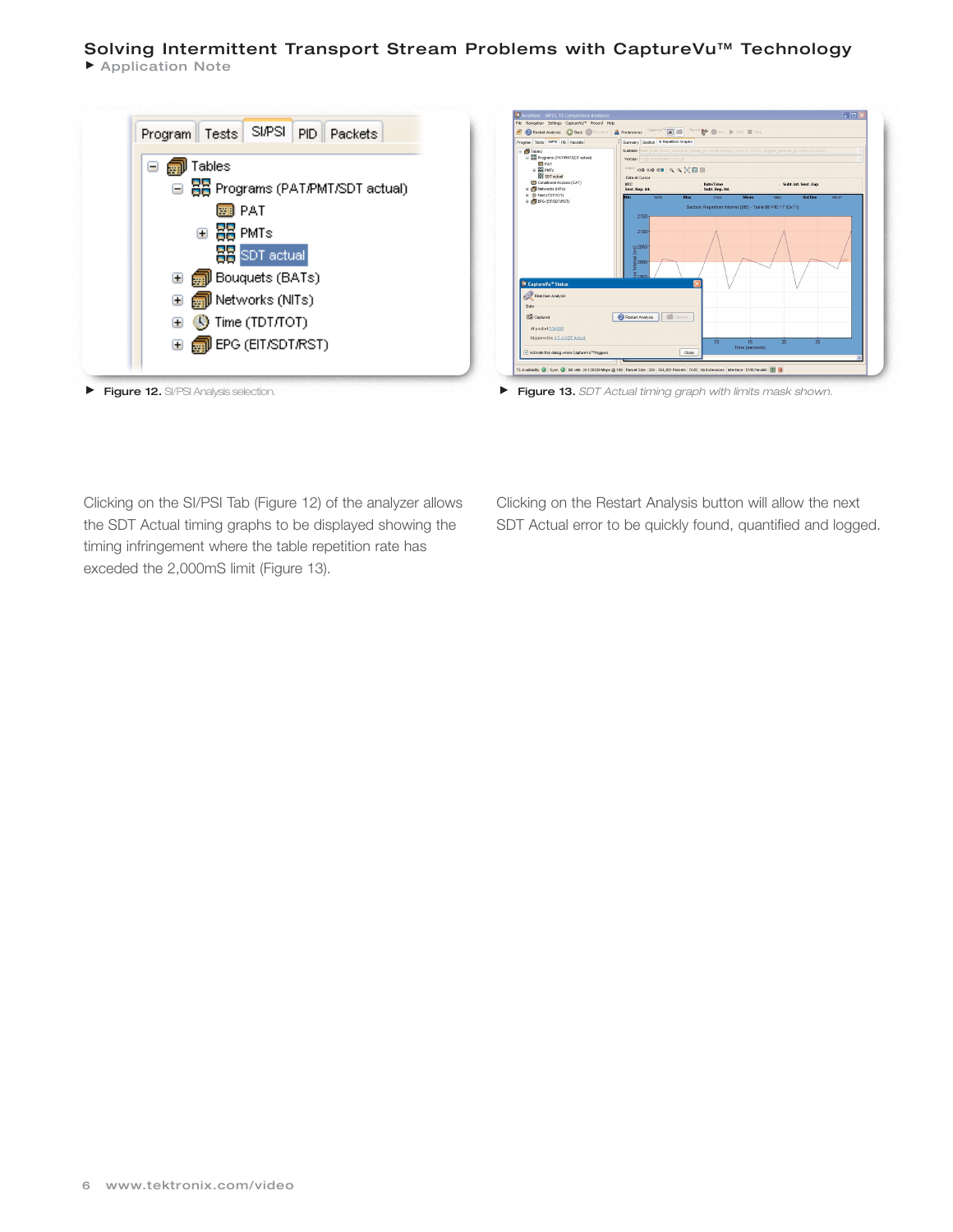### **Conclusion**

In conclusion, CaptureVu™ technology provides the ideal tool for rapidly finding and isolating difficult intermittent problems in Transport Streams, both in real time and deferred time, saving you time, money and improving customer satisfaction.